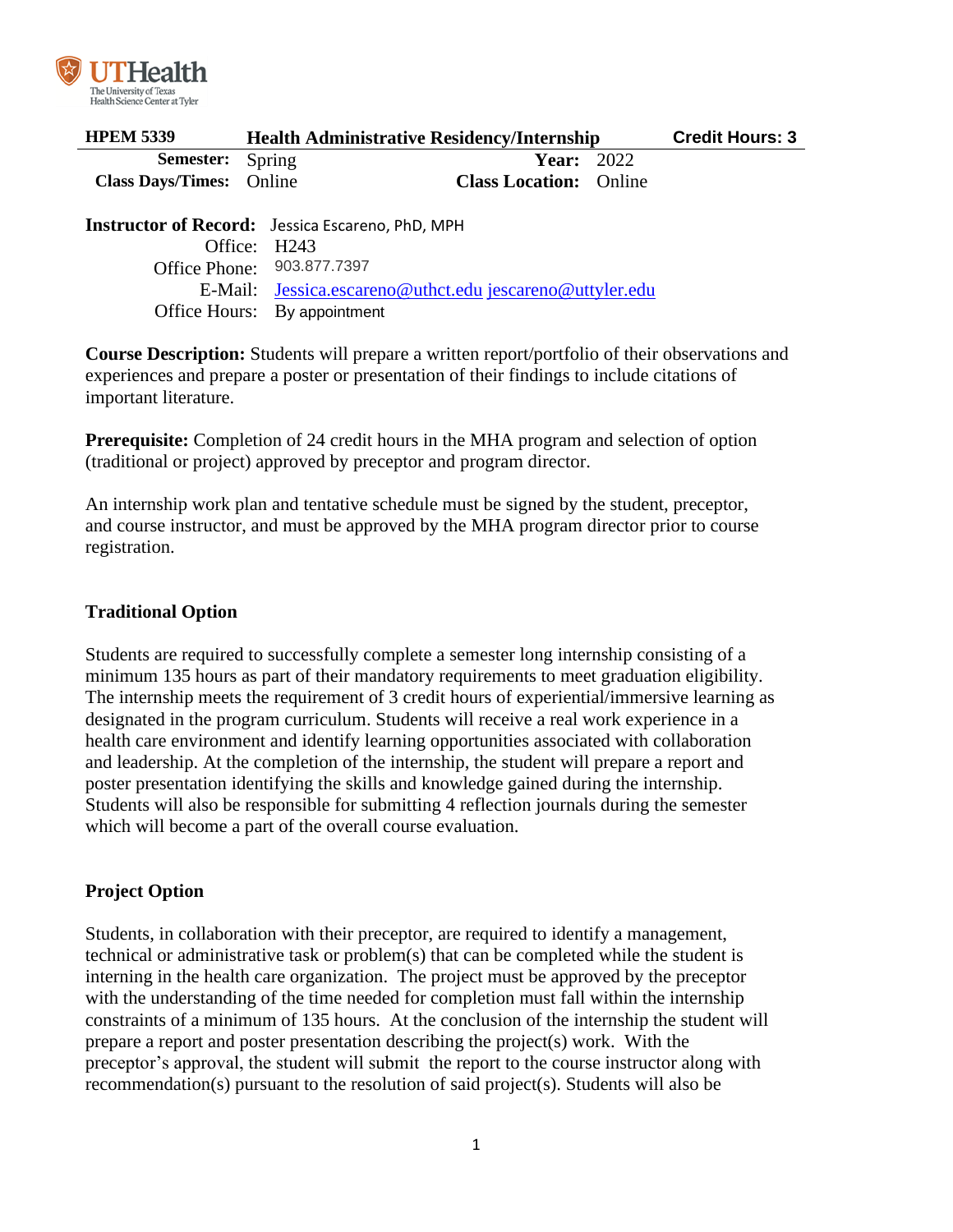

responsible for submitting 4 reflection journals to faculty instructor during the semester which will be a part of the overall course evaluation.

**Student Learning Outcomes (SLO or "course objective"):** Upon successfully completing

this course, the student will be able to:

- 1. Apply theoretical foundations to real world work environments.[PLO A]
- 2. Develop critical thinking skills applicable to administrative roles and responsibilities in health care environments. [PLO A, D]
- 3. Gain experience and knowledge of the daily operations for health care administrators. [PLO A]
- 4. Demonstrate the ability to work effectively as a member of a team with diverse backgrounds while modeling ethical behavior. [PLO B, C, D, E]
- 5. Gain exposure to the interrelationships and interdependencies within health care organizations and entities. [PLO C]

# **Course Assessment/Methods of Evaluation:**

| <b>Assignments</b>                    |       |  |
|---------------------------------------|-------|--|
| Reflection Journals (1 per month)     | 10%   |  |
| <b>Poster Presentation and Report</b> | 50%   |  |
| <b>Preceptor Evaluation</b>           | 40%   |  |
| Total                                 | 100\% |  |

## **Course Grade Scale: Pass (P) or Fail (F)**

Linked MHA Program Learning Outcomes:

- PLO A.6- Policy analysis: Understand the policy-making process and the role of public health politics; assess a problem and identify and compare potential policy solutions; and understand and critically assess methods to evaluate policy impact. (Intermediate)
- PLO A.8- Operational analysis: Analyze, design, or improve an organizational process, including the use of quality management, process improvement, marketing and information technology principles and tools. (Advanced)
- PLO B. 1- Convey: Speak and write in a clear, logical, and grammatical manner in formal and informal situations; prepare cogent business presentations; facilitate an effective group process. (Advanced)
- PLO B. 3 Interact: Perceive and respond appropriately to the spoken, unspoken, or partly expressed thoughts, feelings, and concerns of others. (Advanced)
- PLO C.2 Accountability: Hold self and others accountable to standards of performance; encourage commitment to the long-term good of the organization. (Advanced)
- PLO C. 5 Collaboration: Work collaboratively with others as part of a team or group, demonstrating commitment to the team's goal and encouraging individuals to put forth their best effort. (Intermediate)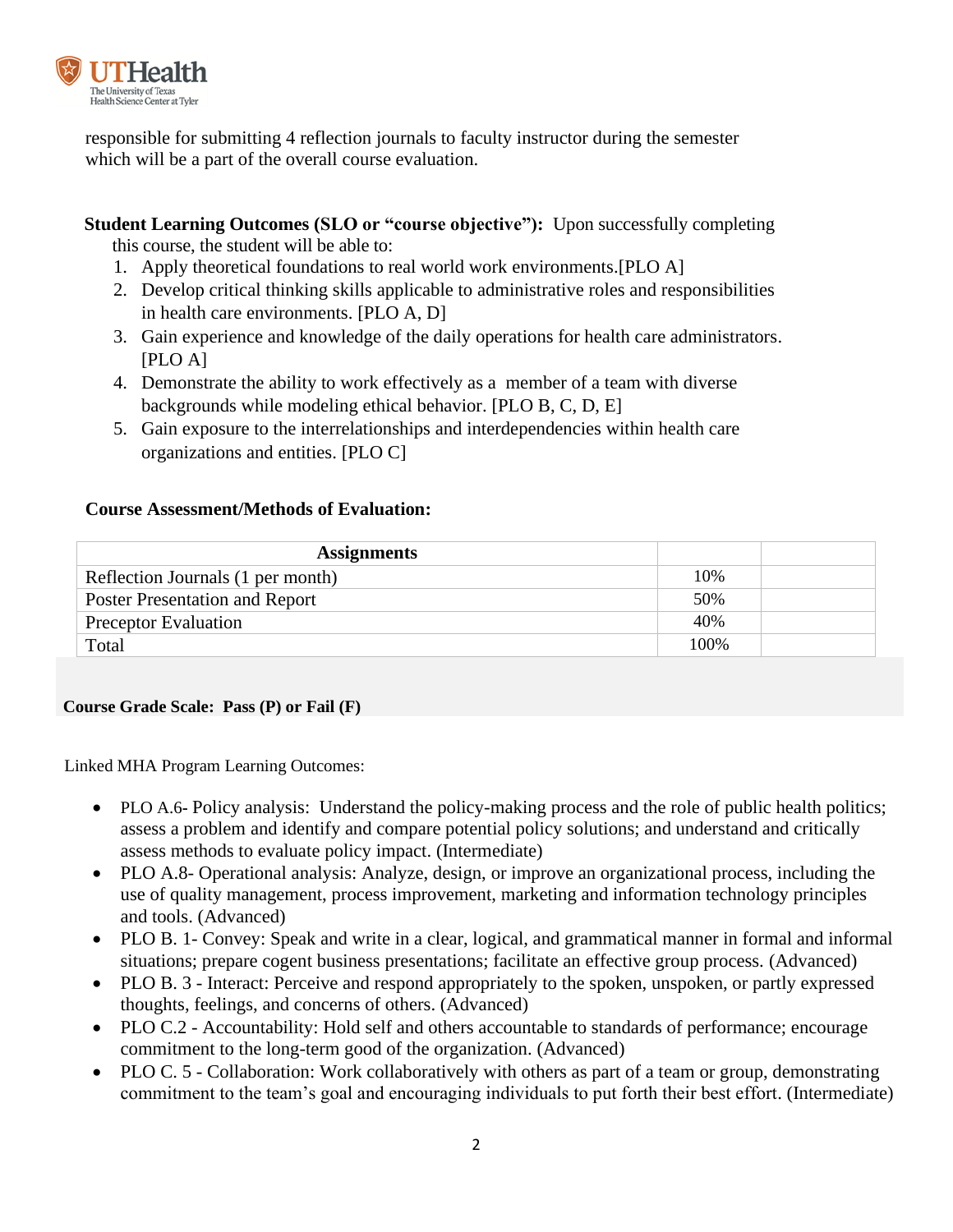

- PLO D. 2 **-** Behave ethically and promote standards of ethical behavior throughout public and healthcare organizations and professional communities. (Advanced)
- PLO E.1 Actively seek feedback from others, reflecting and learning from successes and failures of professionals in public health and healthcare**. (**Intermediate**)**

### **Required Textbook: None**

### **Academic Honesty:**

• Any student who commits an act of scholastic dishonesty is subject to discipline. Scholastic dishonesty includes, but is not limited to, cheating, plagiarism, collusion, the submission for credit of any work or materials that are attributable in whole or in part to another person, taking an examination for another person, any act designed to give unfair advantage to a student or the attempt to commit such acts.

### *Cheating*

- Dishonesty of any kind involving examinations, assignments, alteration of records, wrongful possession of examinations, and unpermitted submission of duplicate papers for multiple classes or unauthorized use of keys to examinations is considered cheating. Cheating includes but is not limited to:
- Using or attempting to use unauthorized materials to aid in achieving a better grade on a component of a class.
- Falsifying or inventing any information, including citations, on an assigned exercise.
- Helping or attempting to help another in an act of cheating or plagiarism.

### *Plagiarism*

- Plagiarism is presenting the words or ideas of another person as if they were your own. Materials, even ideas, borrowed from others necessitate full and complete acknowledgment of the original authors. Offering the work of another as one's own is plagiarism and is unacceptable in the academic community. A lack of adequate recognition constitutes plagiarism, whether it utilizes a few sentences, whole paragraphs, articles, books, audio-visual materials, or even the writing of a fellow student. In addition, the presentation of material gathered, assembled or formatted by others as one's own is also plagiarism. Because the university takes such misconduct very seriously, the student is urged to carefully read university policies on Misconduct in Research and Other Scholarly Activity 05.00. Examples of plagiarism are:
- Submitting an assignment as if it were one's own work when, in fact, it is at least partly the work of another.
- Submitting a work that has been purchased or otherwise obtained from an Internet source or another source.
- Incorporating the words or ideas of an author into one's paper without giving the author due credit.